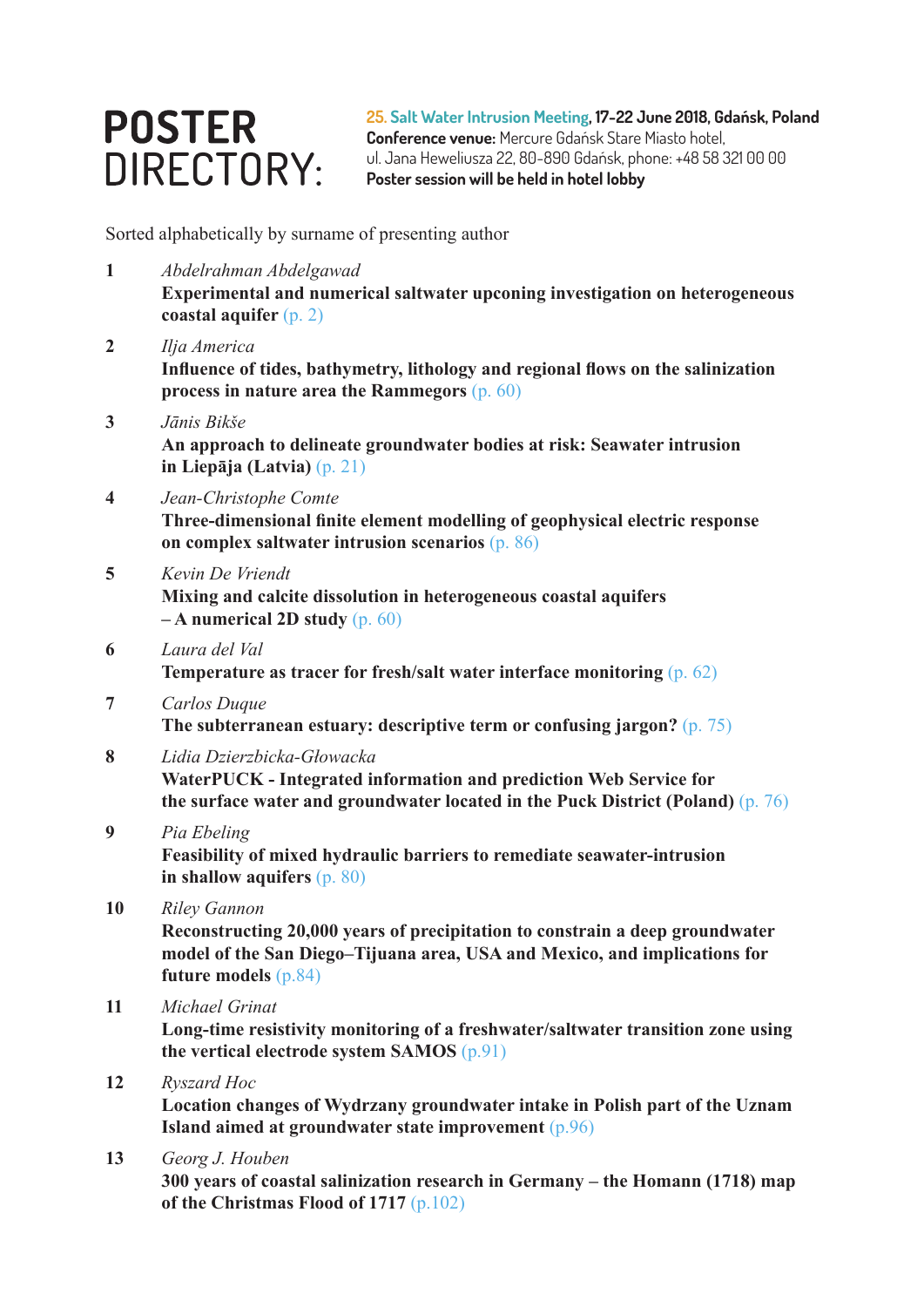**14** *Georg J. Houben* 

**Historical documents shed new light on the contributions of Alexander Herzberg to coastal hydrogeology** (p.105)

- **15** *Miriam Ibenthal*  **Determination of governing processes that drive groundwater flow between a coastal peatland and the Baltic Sea** (p.113)
- **16** *Dorota Kaczor-Kurzawa*  **Tectonically conditioned brine leakage into usable freshwater aquifers – implica tions for the quality of groundwater exploited in central Poland** (p.115)
- **17** *Hamed Ketabchi*  **Sea-Level Rise Impacts on Heterogeneous Coastal Aquifers: A Numerical Study on Salt Water Intrusion Behavior** (p.120)
- **18** *Żaneta Kłostowska*  **Hydrochemical characterization of various groundwater and seepage water resources located in the Bay of Puck, Southern Baltic Sea** (p. 123)
- **19** *Behshad Koohbor*

**Fourier series solution for an anisotropic and layered configuration of the disper sive Henry Problem** (p.130)

- **20** *Arkadiusz Krawiec*  **Groundwater chemistry and origin of the Vistula Delta plain** (p.141)
- **21** *Miguel Angel Marazuela*  **3D mapping, hydrodynamics and modelling of the freshwater-brine mixing zone in salt flats similar to the Salar de Atacama (Chile)** (p. 170)
- **22** *Laura Martinez*  **Laboratory experiments on alluvial coastal sediments to characterize radium desorption in mixing waters** (p. 171)
- **23** *Christophe Monnin*  **Study of the chemical fluxes associated with SGD in several hotspots along the French Mediterranean coastline** (p. 337)
- **24** *Mike Müller-Petke*  **Generating hydraulic models by upscaling geophysical joint inversion through airborne electromagnetics** (p.262)
- **25** *Gualbert H.P. Oude Essink*  **Potential map for large-scale implementation of subsurface water solutions: COASTAR** (p.199)
- **26** *Gualbert H.P. Oude Essink*  **Parallel Computing with SEAWAT** (p. 347)
- **27** *Joonas Pärn*  **Intrusion of saline water into a coastal aquifer containing palaeogroundwater in northern Estonia** (p.206)
- **28** *Philippe Pezard*  **Innovative downhole geophysical methods for high frequency seawater intrusion dynamics monitoring** (p.209)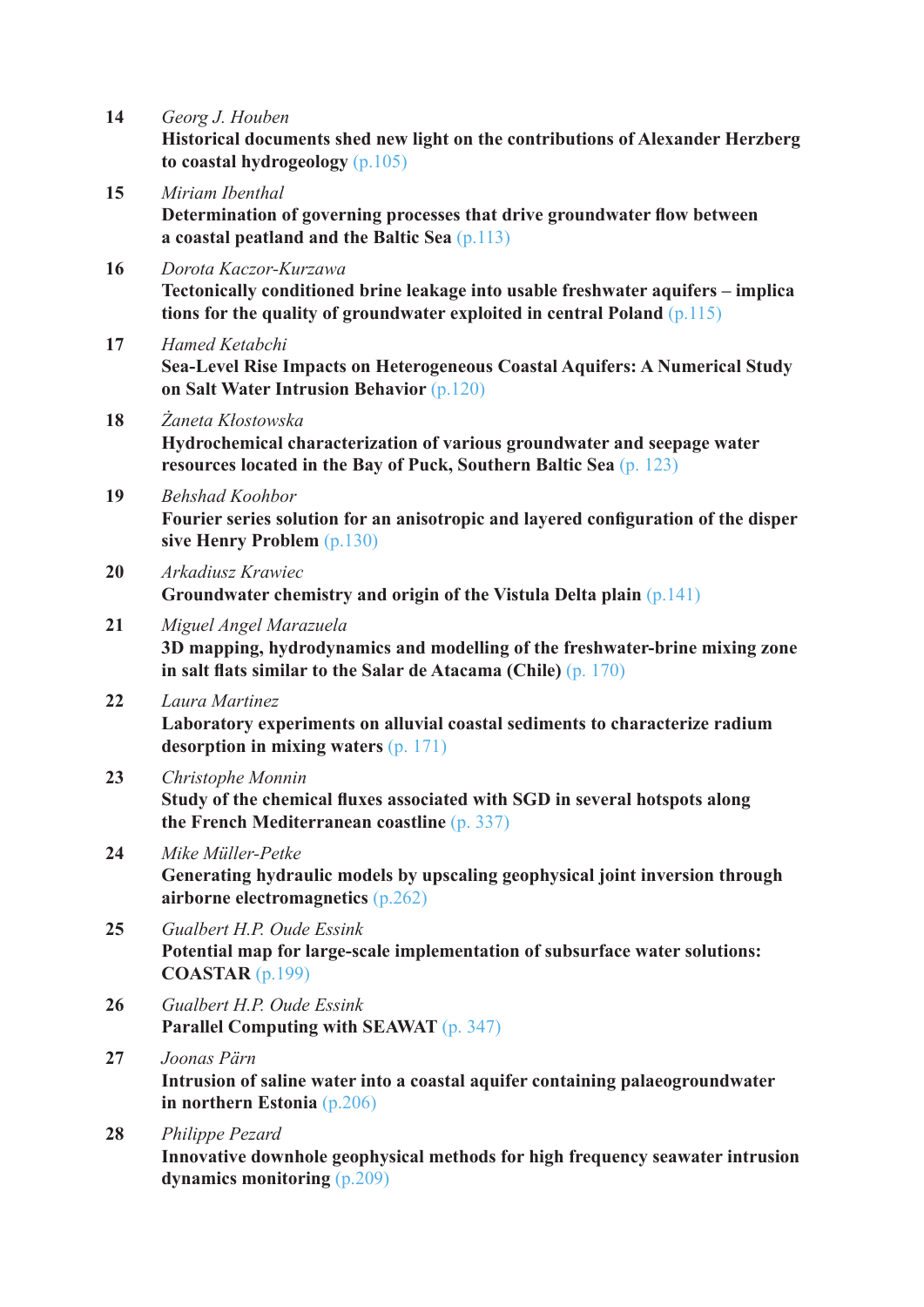| 29 | Maurizio Polemio<br>An overview of coastal Apulian wetlands (Southern Italy) $(p.53)$                                                                                                   |
|----|-----------------------------------------------------------------------------------------------------------------------------------------------------------------------------------------|
| 30 | Maurizio Polemio<br>Deep geoelectrical investigation to bound a coastal thermal outflow area (p. 251)                                                                                   |
| 31 | Dawid Potrykus<br>Assessing groundwater vulnerability to sea water intrusion in the coastline<br>of the inner Puck Bay using GALDIT method (p.217)                                      |
| 32 | <b>BN</b> Priyanka<br>Upscaling of Anisotropic Hydraulic Conductivity in a Coastal Aquifer $(p.223)$                                                                                    |
| 33 | Małgorzata Pruszkowska-Caceres<br>Seawater intrusion due to pumping mitigated by natural freshwater flux:<br>a case study in Władysławowo, northern Poland $(p.224)$                    |
| 34 | Maria Przewłócka<br>Freshening of salinized groundwater in Gdańsk Quaternary aquifer (p.230)                                                                                            |
| 35 | Per Rasmussen<br>Modeling the efficiency of subsurface water solutions for controlling saltwater<br>intrusion in a chalk aquifer affected by glaciotechtonical impact $(p.243)$         |
| 36 | Inga Retike<br>New data on seawater Intrusion in Liepāja (Latvia) and methodology for estab<br>lishing background levels and threshold values in Groundwater Body at Risk F5<br>(p.244) |
| 37 | Itay Reznik<br>Direct determination of the rate of seawater intrusion with noble gases $(p.250)$                                                                                        |
| 38 | Małgorzata Robakiewicz<br>Spreading of brine in the Puck Bay in view of in-situ measurements $(p.256)$                                                                                  |
| 39 | Hanna Rosentreter<br>Examination of suitable desalination processes for injection of desalinated water<br>into saline aquifers as mixed hydraulic barriers $(p.263)$                    |
| 40 | Andrzej Sadurski<br>Major Groundwater Reservoir No 112 at the coast of Gdańsk Bay (p.136)                                                                                               |
| 41 | Adil Sbai<br>Development and application of diagnostic tools for seawater intrusion analysis<br>in highly heterogeneous coastal aquifers $(p.268)$                                      |
| 42 | <b>Frans Schaars</b><br>Measuring Groundwater Head in a Brackish Environment $(p.46)$                                                                                                   |
| 43 | Henrik Schreiber<br>Monitoring seawater intrusion in the Chtouka aquifer, Morocco $(p.280)$                                                                                             |
| 44 | Wencke Schubert<br>Numerical modeling of saltwater intrusion in North-Western Germany (p. 281)                                                                                          |
| 45 | Fernando Sola<br>Fossil groundwater in a deltaic aquifer that supplies to a desalination plant $(p.290)$                                                                                |
| 46 | Cristina Solórzano Rivas<br>Dispersion effects on the freshwater-seawater interface in subsea aquifers $(p.291)$                                                                        |
|    |                                                                                                                                                                                         |